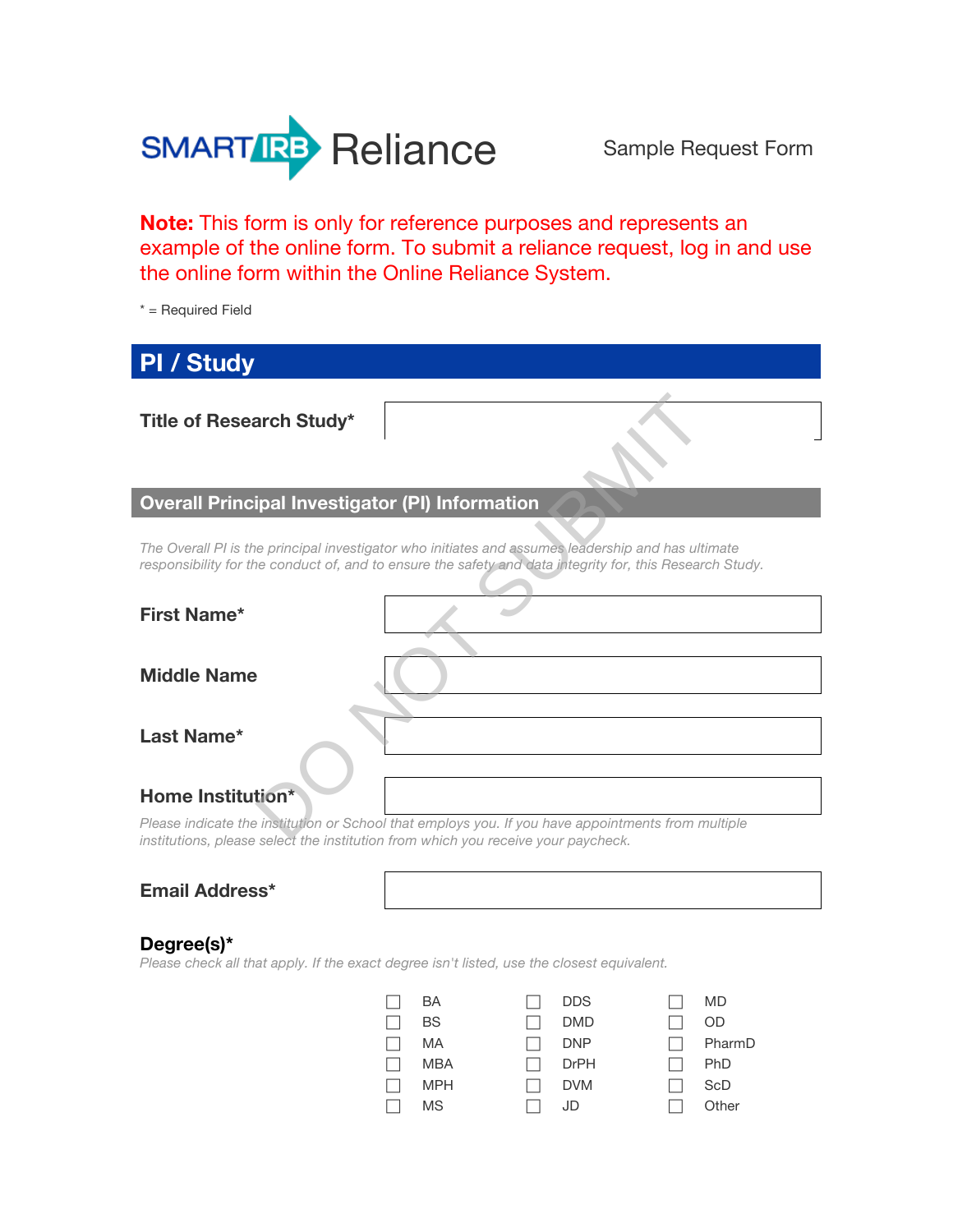**Phone\*** 

# **Research Study Information**

# **Brief Description of Research Study\***

#### **Requested Reviewing IRB\***

*The Overall PI's Home Institution will have the first option of electing to serve as the Reviewing IRB. The Home Institution will consider the proposal of an alternate Reviewing IRB, as appropriate.*

# **Reason for requesting this institution\***

*Please check all that apply.*

|                                          | ome Institution will have the first option of electing to serve as the Reviewing IRB. The<br>ill consider the proposal of an alternate Reviewing IRB, as appropriate.                                                                              |
|------------------------------------------|----------------------------------------------------------------------------------------------------------------------------------------------------------------------------------------------------------------------------------------------------|
| equesting this institution*<br>at apply. | PI Home Institution IRB.<br>Confidentiality/privacy concerns                                                                                                                                                                                       |
|                                          | Conflict of interest issues<br>Concerns regarding need for oversight<br>Expertise concerns<br>Grant-holding Institution<br>Location of research activities<br>Proposed Reviewing IRB has already reviewed this study or a<br>similar/related study |
|                                          | Research subject population<br><b>Risk considerations</b><br>Sensitivity of research<br>Student involvement<br>Feedback from Institutional Official, Chair, others, IRB<br>Other clinical research infrastructure considerations<br>Other          |
| ails (if applicable)                     |                                                                                                                                                                                                                                                    |
|                                          |                                                                                                                                                                                                                                                    |

# **Funding Details (if applicable)**

*Multiple sources may be added.*

#### **Funded by\***

#### **Primary Awardee Institution\***

# **Funding Type\***

*Please check only one.*

| <b>Federal Government</b> |
|---------------------------|
| State Government          |
| Industry                  |
| Other                     |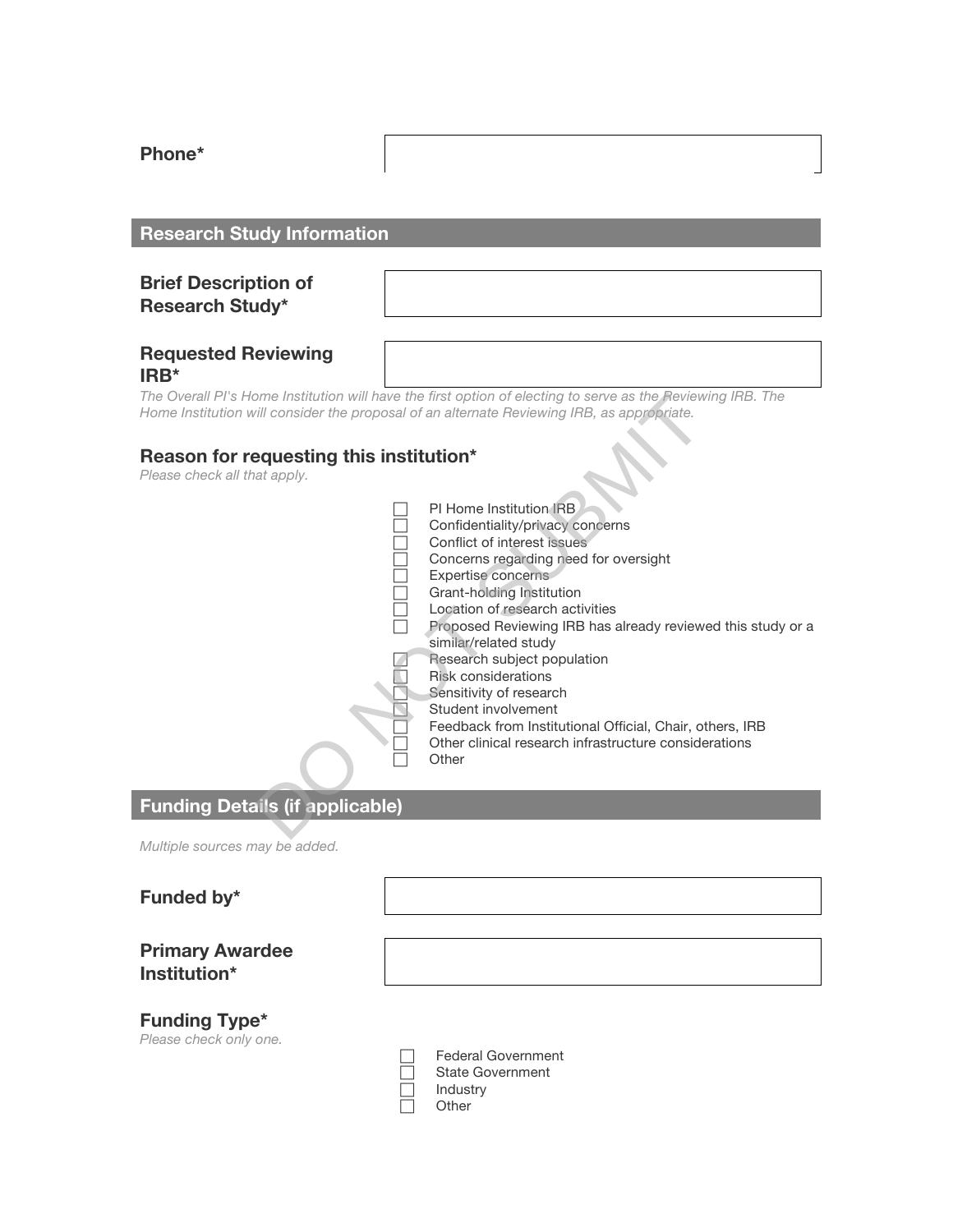# **Sites Involved in the Research**

*Multiple sites may be added.*

#### **Site Name\***

# **Site Investigator (SI) Information**

*There can only be one designated SI per institution. You will have the opportunity to add additional research personnel later.*

| <b>First Name*</b>                                                                                       |                          |                           |            |  |  |
|----------------------------------------------------------------------------------------------------------|--------------------------|---------------------------|------------|--|--|
|                                                                                                          |                          |                           |            |  |  |
| <b>Middle Name</b>                                                                                       |                          |                           |            |  |  |
| Last Name*                                                                                               |                          |                           |            |  |  |
| Degree(s)*<br>Please check all that apply. If the exact degree isn't listed, use the closest equivalent. |                          |                           |            |  |  |
|                                                                                                          | <b>BA</b>                | <b>DDS</b>                | <b>MD</b>  |  |  |
|                                                                                                          | <b>BS</b>                | <b>DMD</b>                | <b>OD</b>  |  |  |
|                                                                                                          | MA                       | <b>DNP</b>                | PharmD     |  |  |
|                                                                                                          | <b>MBA</b><br><b>MPH</b> | <b>DrPH</b><br><b>DVM</b> | PhD<br>ScD |  |  |
|                                                                                                          | <b>MS</b>                | JD                        | Other      |  |  |
| Email Address*                                                                                           |                          |                           |            |  |  |
| Phone*                                                                                                   |                          |                           |            |  |  |

*A number where we can reach you directly, e.g., cell phone.*

# **Site Details**

# **Research Personnel**

*Please list all other research personnel involved in this study for each site.*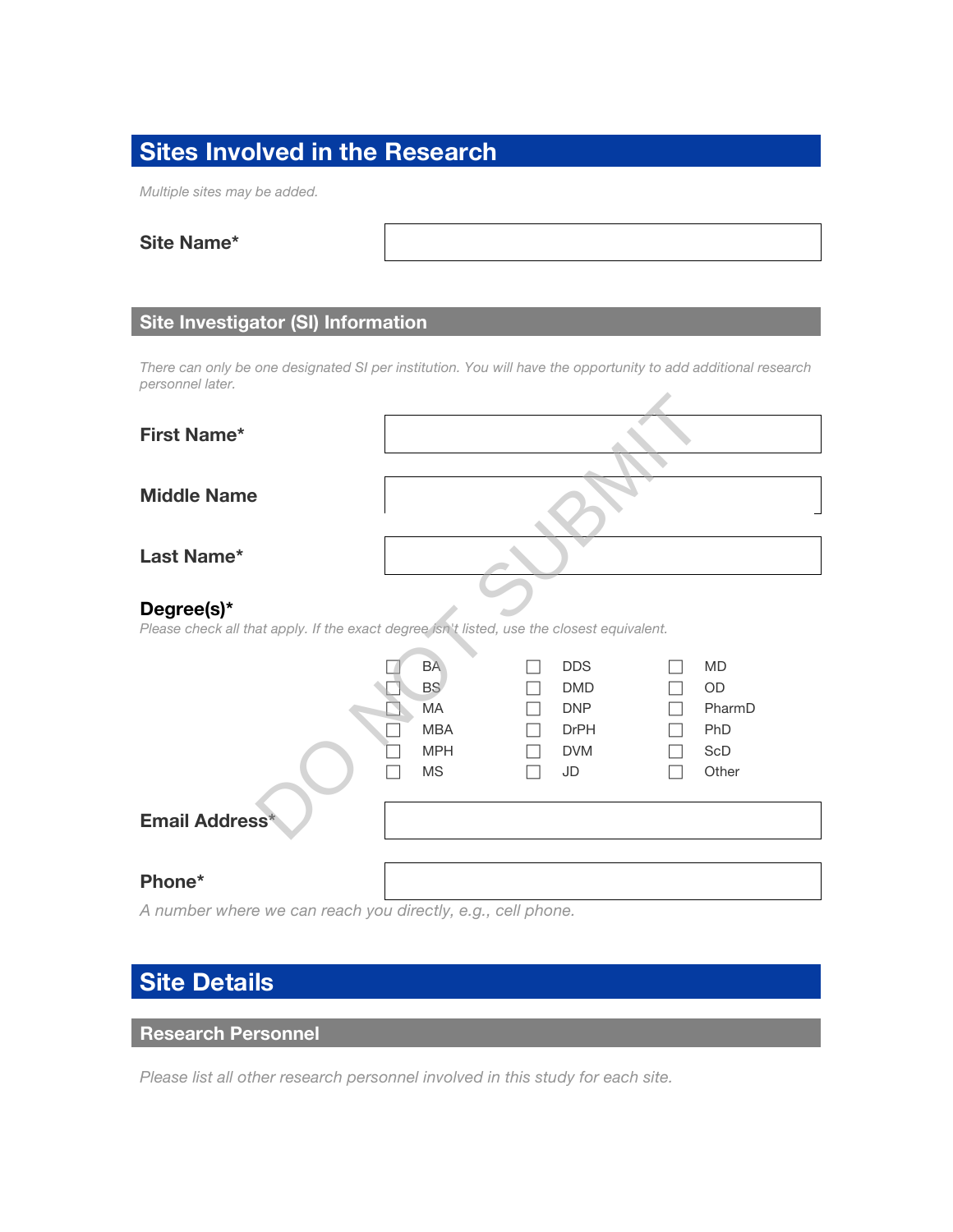| Role*              |  |
|--------------------|--|
|                    |  |
| <b>First Name*</b> |  |
|                    |  |
| Last Name*         |  |
|                    |  |

# **Degree(s)\***

*Please check all that apply. If the exact degree isn't listed, use the closest equivalent.*

|                                                                                          | <b>BA</b>                           | <b>DDS</b>  |                 | <b>MD</b>             |  |
|------------------------------------------------------------------------------------------|-------------------------------------|-------------|-----------------|-----------------------|--|
|                                                                                          | <b>BS</b>                           | <b>DMD</b>  |                 | <b>OD</b>             |  |
|                                                                                          | <b>MA</b>                           | <b>DNP</b>  |                 | PharmD                |  |
|                                                                                          | <b>MBA</b>                          | <b>DrPH</b> |                 | PhD                   |  |
|                                                                                          | <b>MPH</b>                          | <b>DVM</b>  |                 | ScD                   |  |
|                                                                                          | <b>MS</b>                           | JD          |                 | Other                 |  |
|                                                                                          |                                     |             |                 |                       |  |
| <b>Email Address*</b>                                                                    |                                     |             |                 |                       |  |
|                                                                                          |                                     |             |                 |                       |  |
| <b>Research Participants and Activities</b>                                              |                                     |             |                 |                       |  |
|                                                                                          |                                     |             |                 |                       |  |
| Please provide information on the research activities that will take place at this site. |                                     |             |                 |                       |  |
| Please check all that apply.                                                             |                                     |             |                 |                       |  |
|                                                                                          |                                     |             |                 |                       |  |
| Type(s) of Research Participants at this Site*                                           |                                     |             |                 |                       |  |
|                                                                                          | No subjects                         |             | Prisoners       |                       |  |
|                                                                                          | Healthy controls                    |             |                 | Persons with impaired |  |
|                                                                                          | Adults (as defined by state<br>law) |             | <b>Students</b> | decision making       |  |
|                                                                                          | Newborns, Infants                   |             |                 | Employees/Staff in    |  |
|                                                                                          | Children age 2 and over (as         |             |                 | Dept/Unit/Lab (vs     |  |

# **Research Participants and Activities**

# **Type(s) of Research Participants at this Site\***

|                                 | No subjects<br>Healthy controls<br>Adults (as defined by state<br>law)<br>Newborns, Infants<br>Children age 2 and over (as<br>defined by state law)<br><b>Pregnant Women/Fetuses</b> | Prisoners<br>Persons with impaired<br>decision making<br><b>Students</b><br>Employees/Staff in<br>Dept/Unit/Lab (vs.<br>general recruitment)<br>Other |
|---------------------------------|--------------------------------------------------------------------------------------------------------------------------------------------------------------------------------------|-------------------------------------------------------------------------------------------------------------------------------------------------------|
| <b>Activities at this Site*</b> | None<br><b>Medical Records Review</b><br>Obtaining Informed<br>Consent                                                                                                               | Research Interactions<br>Recruitment<br>Other                                                                                                         |
| Specimen use at this Site*      | None<br>Analysis<br><b>Banking</b>                                                                                                                                                   | Collection<br>Creation of Repository                                                                                                                  |